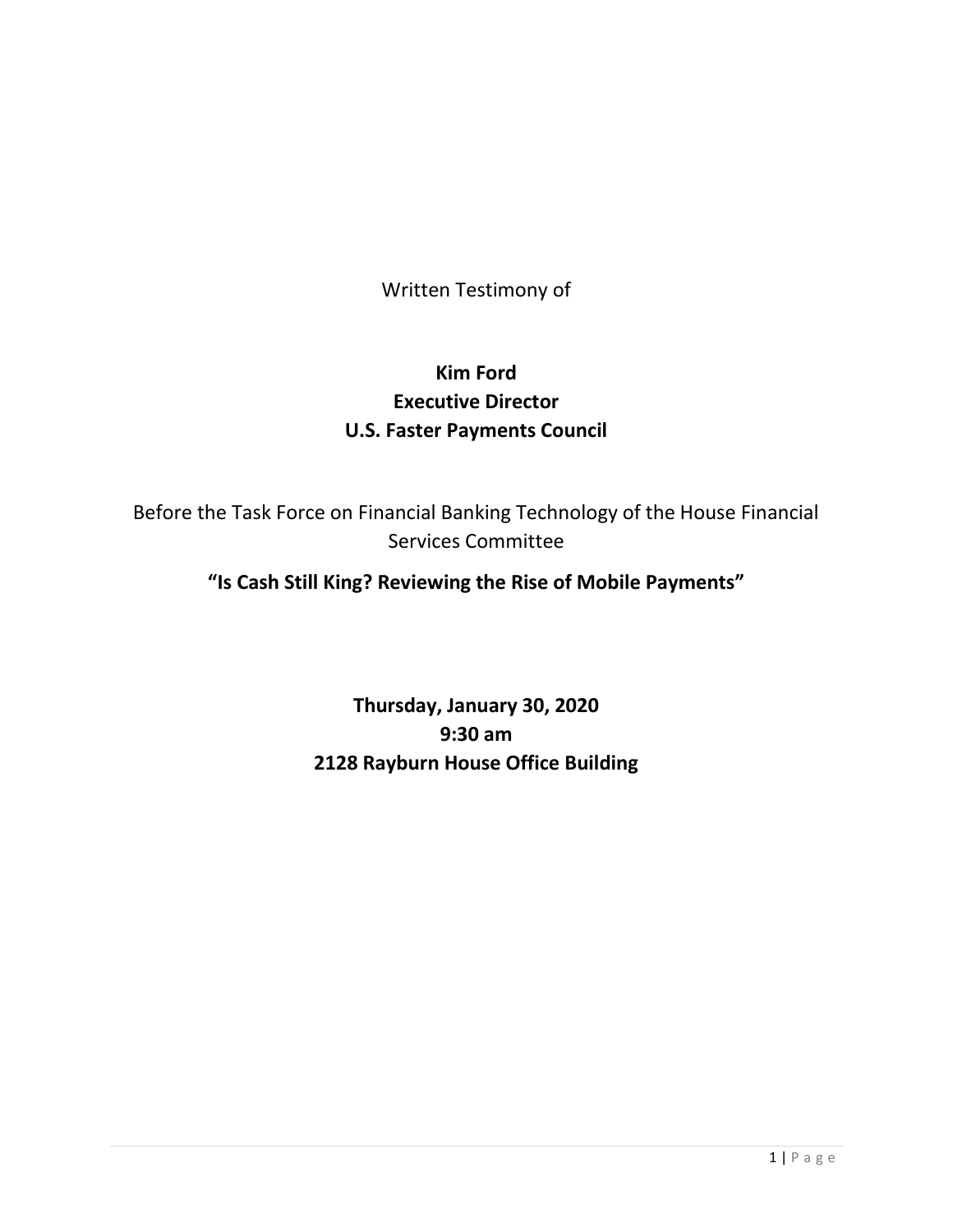Chairman Lynch, Ranking Member Emmer, and distinguished members of the Task Force on Financial Technology of the House Financial Service Committee, thank you for this opportunity to testify before you today at this hearing on "Is Cash Still King? Reviewing the Rise of Mobile Payments." My name is Kim Ford, and I am the Executive Director of the Faster Payments Council (FPC), an industry trade association born out of the efforts of the Federal Reserve and the collective payments industry to modernize the U.S. payments system. Today, the FPC serves as an inclusive and representative membership organization whose mission is to facilitate ubiquitous faster payments in the U.S. Our membership represents every facet of the payments industry, including business end-users, consumer organizations, financial institutions, payment network operators, technology providers, associations and other interested stakeholders such as individuals representing academic institutions and industry consultants.

The FPC works to achieve its mission through:

- 1. Education The FPC spearheads educational initiatives to foster better understanding of faster payments and confidence among providers and end users to increase adoption.
- 2. Problem-Solving The FPC tackles the tough issues that inhibit adoption of faster payments so that end users can pay and be paid in seamless and transparent ways. The FPC provides safe forums for dialogue, encouraging honest contributions, and honoring differing views to enable the ideas and solutions that will drive progress.
- 3. Industry Guidance The FPC identifies and evaluates practices, principles, and guidelines that enhance safety, security, and transparency, and enable opportunities and access.

Prior to my role at the FPC, I was employed at First Data for 15 years, most recently serving as senior vice president and head of global government affairs. I've also held a number of industry leadership positions, including serving as Chair of the Legislative and Regulatory Council for the Electronic Funds Transfer Association; Co-Chair of the Government Relations Council at the Electronic Transaction Association; Past Chair of the Board of Directors for the National Card Coalition; and Board Member for the Innovative Payments Association.

My current and past industry roles have allowed me to develop a deep subject-matter expertise on a broad range of payments topics, particularly electronic/digital payments (of which mobile payments are a component). Thus, I am grateful for this opportunity to share with you details on how consumers pay,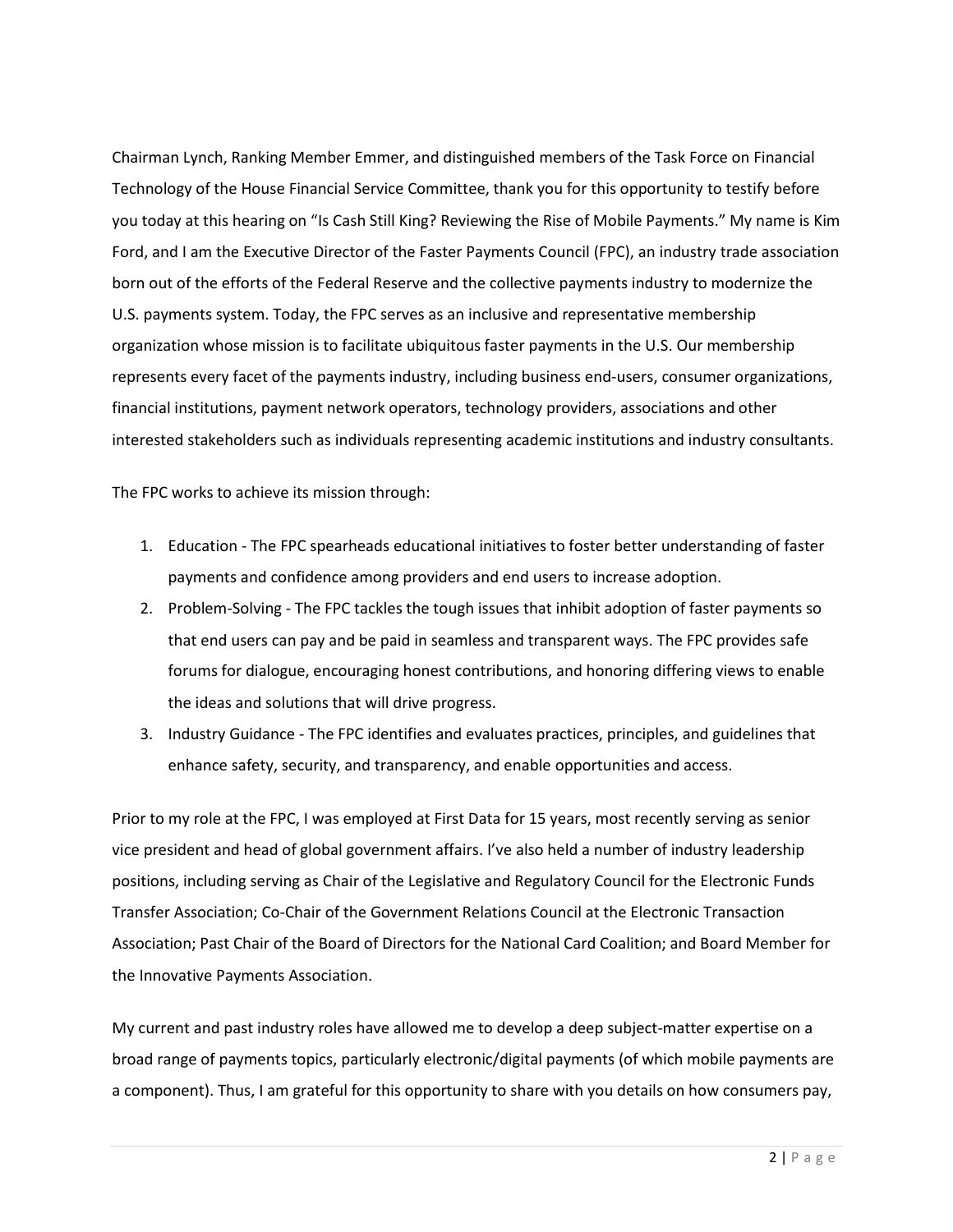the growing use of electronic payments as a preferred payment choice, the role faster payments can play in furthering electronic payments, and some of our organization's efforts to ensure we foster a secure, efficient, and accessible digital payments future for U.S. consumers.

#### **I. Background: Payments Landscape**

The payments landscape is rapidly evolving. With a plethora of mobile payment offerings, the advent of faster payments, and the availability of new technologies such as artificial intelligence and machine learning, we are transitioning from an environment dominated by paper checks and cash to a digitallybased payments system where electronic transactions serve as a primary form of payment and constitute nearly \$100 trillion of the value of payments overall.<sup>1</sup> According to the Federal Reserve's 2019 Diary of Consumer Payments Choice<sup>2</sup>, electronic payments surpassed cash as the preferred method of payment for the first time in 2018. According to the study, consumers used cash in only 26 percent of transactions, while debit cards were cited as the most frequently used payment instrument, accounting for 28 percent of payments. $3$ 

With respect to checks, 2018 served as the first year that automated clearinghouse (ACH) transactions outnumbered check payments. According to the Federal Reserve's 2019 Payments Study, there were 16.6 billion ACH debit transfers compared to 14.5 billion check payments. In contrast, in 2000, the number of ACH debit transfers stood at 2.1 billion compared to 42.6 billion check payments.<sup>4</sup>

## **II. How Consumers Pay and Why**

## **Consumers' Payment Use: Choice Matters**

While evidence points to consumers' growing desire to use electronic payment formats, they still use a wide variety of payment options, such as cash, check, ACH, debit and credit cards, demonstrating a strong desire for payment choice. While choice rings through as a theme, the trend towards electronic

<sup>1</sup> 2019 Federal Reserve Payments Study at https://www.federalreserve.gov/paymentsystems/2019-December-The-Federal-Reserve-Payments-Study.htm

<sup>2</sup> 2019 Diary of Consumer Payment Choice at https://www.frbsf.org/cash/publications/fed-notes/2019/june/2019 findings-from-the-diary-of-consumer-payment-choice/

<sup>3</sup> 2019 Diary of Consumer Payment Choice at https://www.frbsf.org/cash/publications/fed-notes/2019/june/2019 findings-from-the-diary-of-consumer-payment-choice/

<sup>4</sup> 2019 Federal Reserve Payments Study at https://www.federalreserve.gov/paymentsystems/2019-December-The-Federal-Reserve-Payments-Study.htm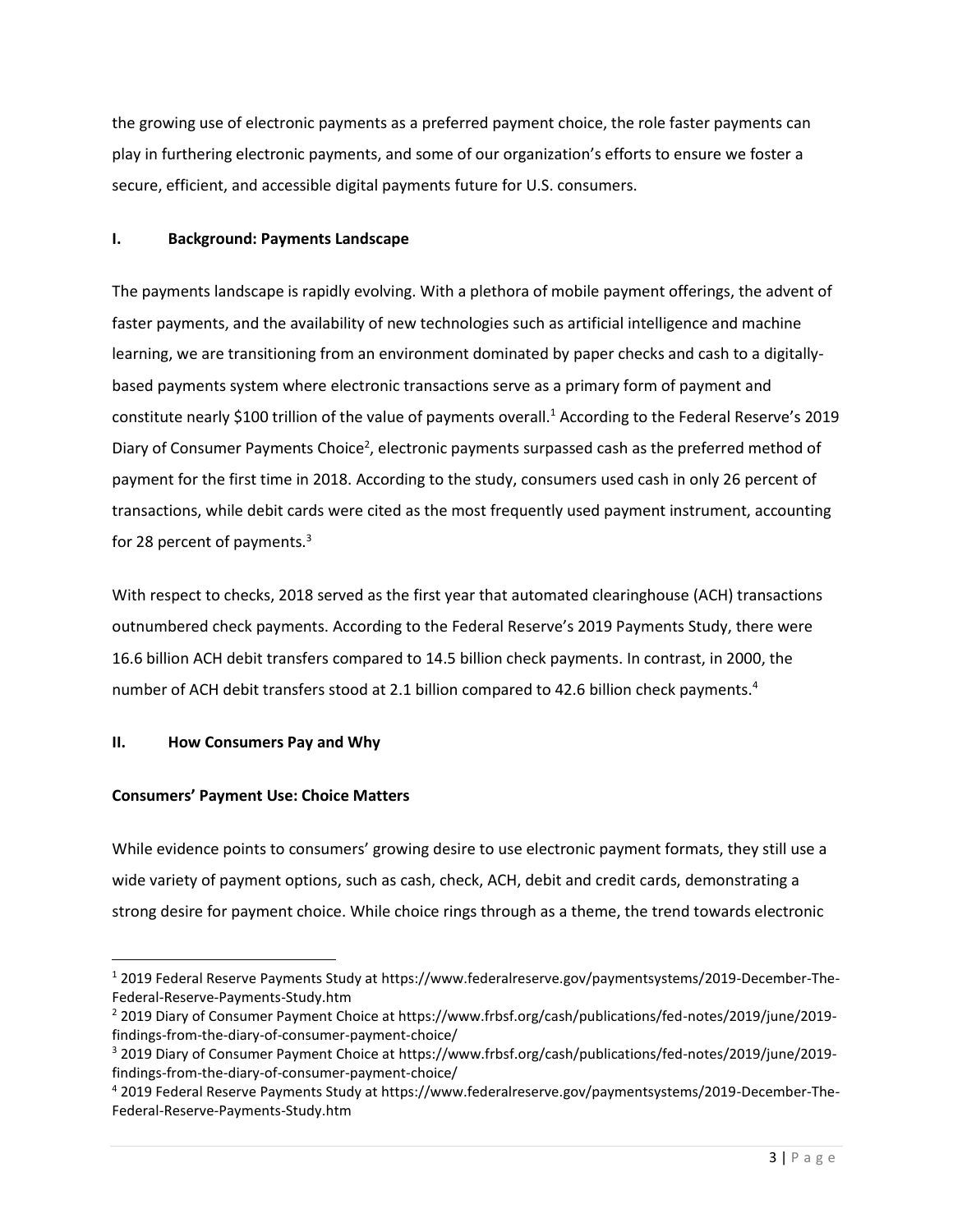payments cannot be ignored. The 2019 Diary of Consumer Payments Choice also showed that electronic payments—specifically, debit cards—were the most frequently used payment option in 2018, experiencing a growth of 2 percent from 2017. In fact, use of all major electronic payment methods experienced growth from 2017 to 2018. And while cash is still a widely preferred payment option, usage is decreasing, as its share of payments dropped 4 percent from 2017 to 2018.<sup>5</sup>

Not only is cash use decreasing overall, but it is being used less and less for the major payment categories it once dominated. Historically, cash has been used for low-value payments below \$25. But 2018 numbers show that electronic payments are beginning to take hold as a way to conduct smallvalue transactions. 2018 marks the first year that cash was not used for the majority of transactions for purchases under \$10 (decreasing from 56 percent to 49 percent) and in the \$10-\$24.99 payment range, debit cards and cash now stand nearly identical in terms of use.<sup>6</sup>

Even in other types of categories, such as in-person payments and gifts/person-to-person (P2P) transfers, where cash has historically reigned supreme, electronic payments have gained ground. While cash remains the most used payment instrument for in-person payments at 35 percent, in-person credit card usage grew 5 percent over the last three years, cutting into cash's share, while cash use declined 5 percent. Additionally, 2018 represented the first year that both debit and credit cards were used for gifts and transfers, reflecting the growing trend towards use of digital payments apps for these types of transactions. And even when looking at the other major payment categories, such as government and nonprofit; auto and vehicle related; food and personal care payments; medical, education and personal service; general merchandise; entertainment and transportation and housing related, cash use declined in every category from 2017 to 2018. $<sup>7</sup>$ </sup>

#### **Types of Consumers and Payment Use**

When looking at various age groups, cash is a universal payment type that is still used among all segments. Individuals under 25 and over 45 represent the segments that use cash the most, while consumers age 25 to 44 remain the segment using cash least. But even within these segments, cash use

<sup>5</sup> 2019 Diary of Consumer Payment Choice at https://www.frbsf.org/cash/publications/fed-notes/2019/june/2019 findings-from-the-diary-of-consumer-payment-choice/

<sup>6</sup> 2019 Diary of Consumer Payment Choice at https://www.frbsf.org/cash/publications/fed-notes/2019/june/2019 findings-from-the-diary-of-consumer-payment-choice/

<sup>7</sup> Ibid.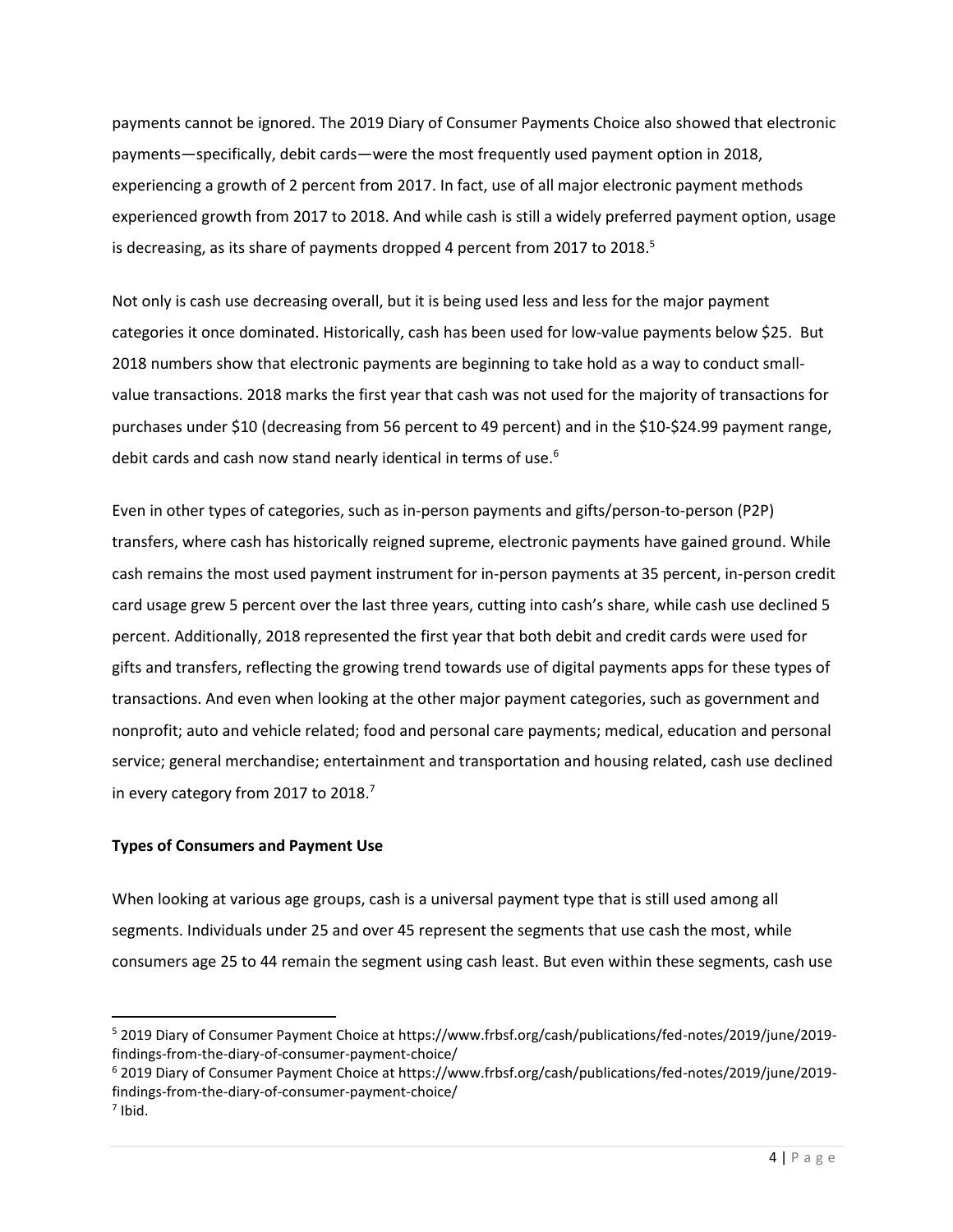is declining. And more often than not, age segments that are showing a decline in cash use are replacing this payment option for electronic options, such as debit and credit cards.<sup>8</sup>

When considering income level, cash is used among all segments regardless of income, and consumers make about the same number of cash transactions each month. Those making under \$25,000 represent the largest users of cash payments. In all other income segments, credit and debit card use outnumbers cash.<sup>9</sup>

### **Consumers' Preferred Payment Method and Rationale**

Various Federal Reserve and other industry studies report that while cash is a universal payment type, electronic payments rank highest among consumer segments as the *preferred* way to pay. Both the 2019 Diary and other studies on consumer payment mechanisms, such as Tsys's 2018 Consumer Payments Study, show that debit cards are the most preferred payment method among the surveyed individuals.<sup>10</sup> Credit cards generally rank second, and cash third.<sup>11</sup>

Today's payment preferences are driven by a number of factors, dominated by a desire for convenience and security. According to the most recent PSCU Eye on Payments study, 60 percent of consumers reported convenience and ease of use as the main drivers behind their choice in payment. And nearly 40 percent cited safety as a factor influencing payment choice.<sup>12</sup>

Almost 80 percent of consumers own a debit or credit card.<sup>13</sup> And both of these instruments are widely accepted at retailers across the globe. Electronic transactions are traceable. They enable convenient logging and tracking of transactions. Electronic payments, particularly debit cards, also allow consumers

<sup>9</sup> 2018 Diary of Consumer Payment Choice at https://www.frbsf.org/cash/publications/fednotes/2018/november/2018-findings-from-the-diary-of-consumer-payment-choice/

<sup>8</sup> 2019 Diary of Consumer Payment Choice at https://www.frbsf.org/cash/publications/fed-notes/2019/june/2019 findings-from-the-diary-of-consumer-payment-choice/

<sup>&</sup>lt;sup>10</sup> Tsys 2018 Consumer Payments Study a[t https://www.tsys.com/Assets/TSYS/downloads/rs\\_2018-us-consumer](https://www.tsys.com/Assets/TSYS/downloads/rs_2018-us-consumer-payment-study.pdf)[payment-study.pdf](https://www.tsys.com/Assets/TSYS/downloads/rs_2018-us-consumer-payment-study.pdf)

<sup>&</sup>lt;sup>11</sup> 2019 Diary of Consumer Payment Choice at https://www.frbsf.org/cash/publications/fednotes/2019/june/2019-findings-from-the-diary-of-consumer-payment-choice/

<sup>12</sup> 2019 Eye on Payments at http://www.pscu.com/PDF/Whitepapers/2019%20Eye%20On%20Payments.pdf

<sup>13</sup> The 2018 Survey of Consumer Payment Choice at https://www.frbatlanta.org/-

<sup>/</sup>media/documents/banking/consumer-payments/survey-of-consumer-payment-choice/2018/2018-survey-ofconsumer-payment-choice.pdf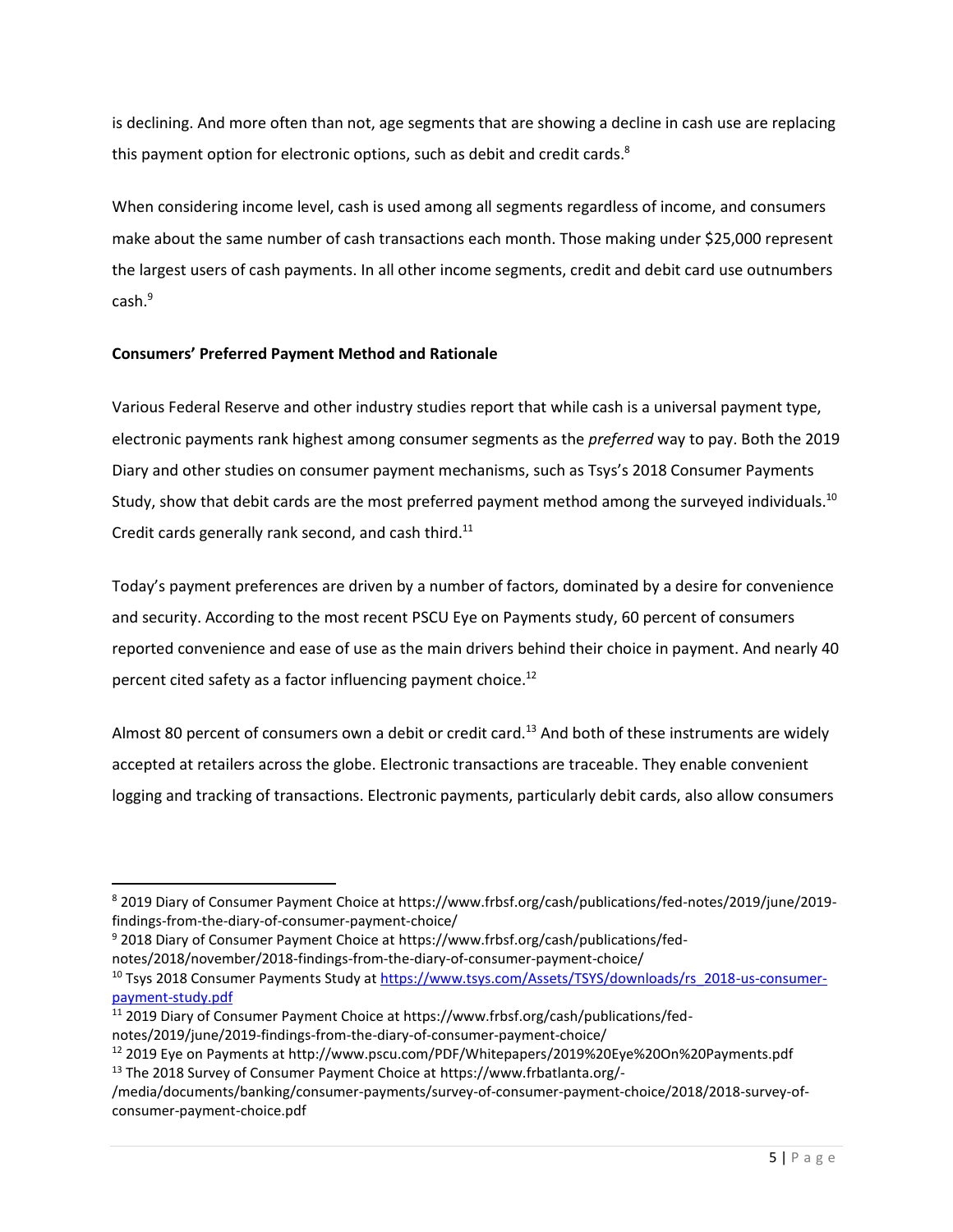to efficiently manage their money. Additionally, electronic payments provide consumers with protections against loss and fraud.

While cash may be convenient, easy-to-carry, and widely accepted, it can be easily lost or stolen, and there are no measures in place for consumers to recoup such funds. For these reasons, among others, electronic payments have climbed the ranks to become a dominant payment option for U.S. consumers.

#### **Mobile Payments Use**

In the U.S., mobile payment use is also on the rise. Much of the growth of mobile payments can be attributed to the proliferation of smartphone ownership and the availability of mobile payment apps. Almost nine in 10 U.S. households own a smartphone, making it the second-most owned technology device after television sets<sup>14</sup>, and 30 percent of smartphone owners used a mobile payment app in 2019, representing an increase of 9.1 percent over the previous year.<sup>15</sup> Even more, nearly 30 percent of U.S. consumers have indicated a desire to pay with their smartphone all the time.<sup>16</sup> As consumers increasingly spend time on their smartphones and integrate them into all aspects of their lives, it's understandable that consumers want to incorporate payments into their mobile phone experience as well.

Tsys's 2018 study also showed that over the last three years of their research, survey respondents consistently rated the most attractive mobile features as the ability to immediately stop a fraudulent transaction, the ability to instantly view their transactions, and the ability to use their phone to turn their payment card on or off to prevent unauthorized usage. <sup>17</sup> These findings underscore the population's increasing reliance on electronic payments to solve for convenience and added security.

The significance of this growing mobile use is that more often than not, the funding mechanism behind mobile transactions is an electronic payment option, typically a credit or debit card. Thus, as electronic

<sup>14</sup> "5 Trends Driving Growth of Digital Wallets" at https://www.paymentssource.com/list/5-trends-driving-growthof-digital-wallets

<sup>&</sup>lt;sup>15</sup> "ApplePay Overtakes Starbucks as Top Mobile Payment App in the US" at

https://www.emarketer.com/content/apple-pay-overtakes-starbucks-as-top-mobile-payment-app-in-the-us <sup>16</sup> Statista at https://www.statista.com/topics/982/mobile-payments/

<sup>&</sup>lt;sup>17</sup> Tsys 2018 Consumer Payments Study a[t https://www.tsys.com/Assets/TSYS/downloads/rs\\_2018-us-consumer](https://www.tsys.com/Assets/TSYS/downloads/rs_2018-us-consumer-payment-study.pdf)[payment-study.pdf](https://www.tsys.com/Assets/TSYS/downloads/rs_2018-us-consumer-payment-study.pdf)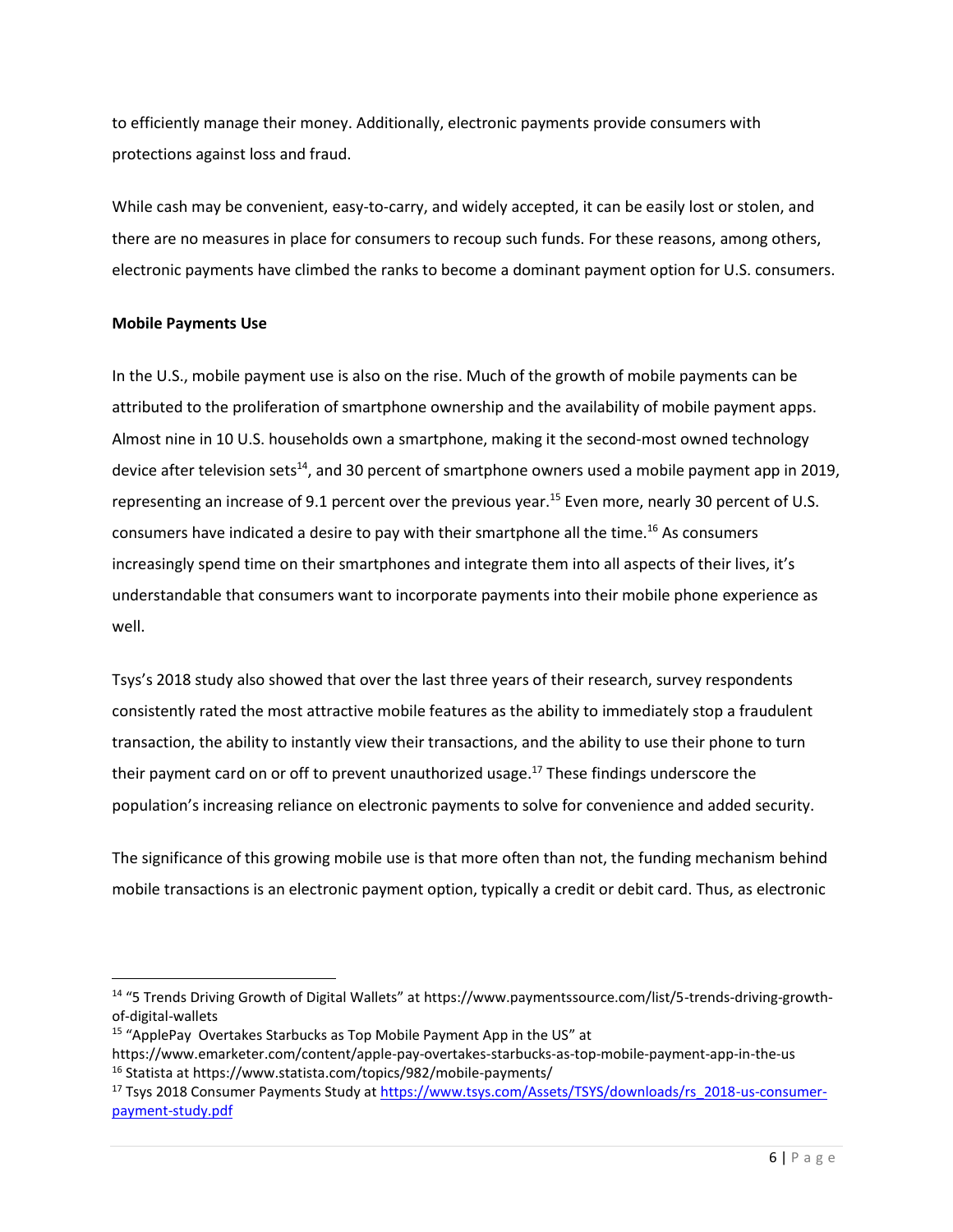payment usage continues to grow and access to the Internet becomes more widespread, we can expect a commensurate increase in mobile payment usage.

#### **Financial Inclusion**

The FPC is driven by values of inclusivity and transparency, and we take seriously the desire of our member organizations to provide access to a safe and efficient payments system for as many end users as possible. Across the globe, financial inclusion is getting better, and various studies credit smart phones and digital payments as factors. For example, the 2017 Global Findex report created by the World Bank in partnership with the Bill and Melinda Gates Foundation states that recent progress in financial inclusion "has been driven by digital payments, government policies, and a new generation of financial services accessed through mobile phones and the Internet." <sup>18</sup>

The report goes on to state that the benefits of digital financial services are wide ranging. For example, mobile money services can help improve individuals' income earning potential and thus reduce poverty, and digital financial services can help individuals manage financial risk, can lower the cost of receiving payments, and can also help people accumulate savings and increase spending on necessities.

Similar findings were uncovered at a 2018 conference, *[FinTech Financial Inclusion](https://www.bostonfed.org/news-and-events/events/fintech-conference/2018.aspx) – and the Potential to [Transform Financial Services](https://www.bostonfed.org/news-and-events/events/fintech-conference/2018.aspx)*, hosted by the Boston Federal Reserve and the Aspen Institute's Financial Security Program. The discussions from that conference highlighted that "established and emerging FinTech solutions offer real potential to give unbanked people new access to financial services and impact their financial lives" and pointed to mobile devices as the starting point for providing the unbanked with access to financial services. 19

## **III. The Faster Payments Opportunity**

#### **Benefits of Faster Payments in an Electronic Environment**

The growing and preferred use of electronic payment options across all US demographics presents a substantial opportunity for faster payments. Faster payments has been defined differently in countries

<sup>18</sup> The Global Findex Database 2017,<https://globalfindex.worldbank.org/>

<sup>&</sup>lt;sup>19</sup> The Boston Federal Reserve Bank, "Can FinTech Close the Gap Between 'Unbanked' Populations and Financial Services?" <https://www.bostonfed.org/news-and-events/news/2018/fintech-and-financial-inclusion.aspx>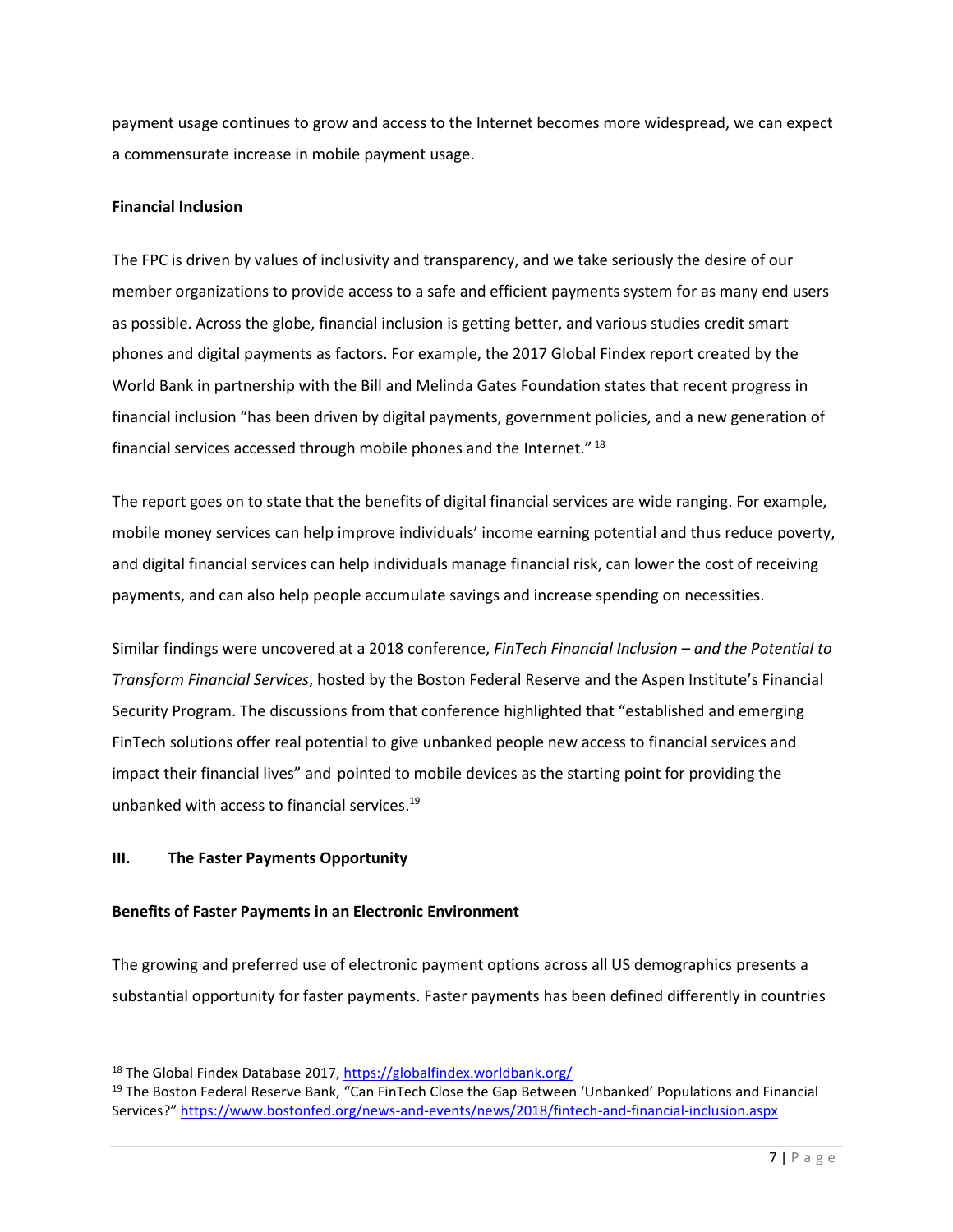around the world, but according to the Faster Payments Playbook, a joint project between Nacha and the FPC, the term "faster payments" is broadly used in the U.S. payments industry to indicate that increased speed, convenience and accessibility are essential features for the future of the payment and settlement system." 20

As such, in an environment in the U.S. where electronic payments are a preferred payment method, faster payments can provide for the following:

- 1. Improved visibility and financial management Faster electronic payments allow for easier cash flow management with accurate and timely insight into account activities. Faster payments reduce the chance for end users to make unintentional overdrafts and help them avoid costly fees or the need for short-term financing.
- 2. Improve payments system efficiency Faster electronic payments decrease the reliance on infrastructure needed to support paper-based payments, like checks and cash, reducing costs and resources necessary to operate and maintain such infrastructure.
- 3. Minimize payments risk Faster electronic payments help reduce many of the risks in the current payments system by shortening the delay between payment initiation, clearing, and settlement. Timely confirmation of good funds and payment finality can provide certainty of payment for consumers.
- 4. Encourage global competitiveness Faster electronic payments could foster greater global competitiveness and the potential for faster and easier global transactions. Indeed, faster payments solutions with global interoperability could eventually help to facilitate faster and more transparent cross-border payments.

## **IV. FPC Efforts**

#### **Regulatory, Fraud and Transparency-Related Efforts**

State and federal regulators, along with certain payments industry participants, have established a robust framework of statutes, regulations, and industry standards that protect consumers, promote a

<sup>&</sup>lt;sup>20</sup> The Faster Payments Playbook, <https://fasterpaymentsplaybook.org/>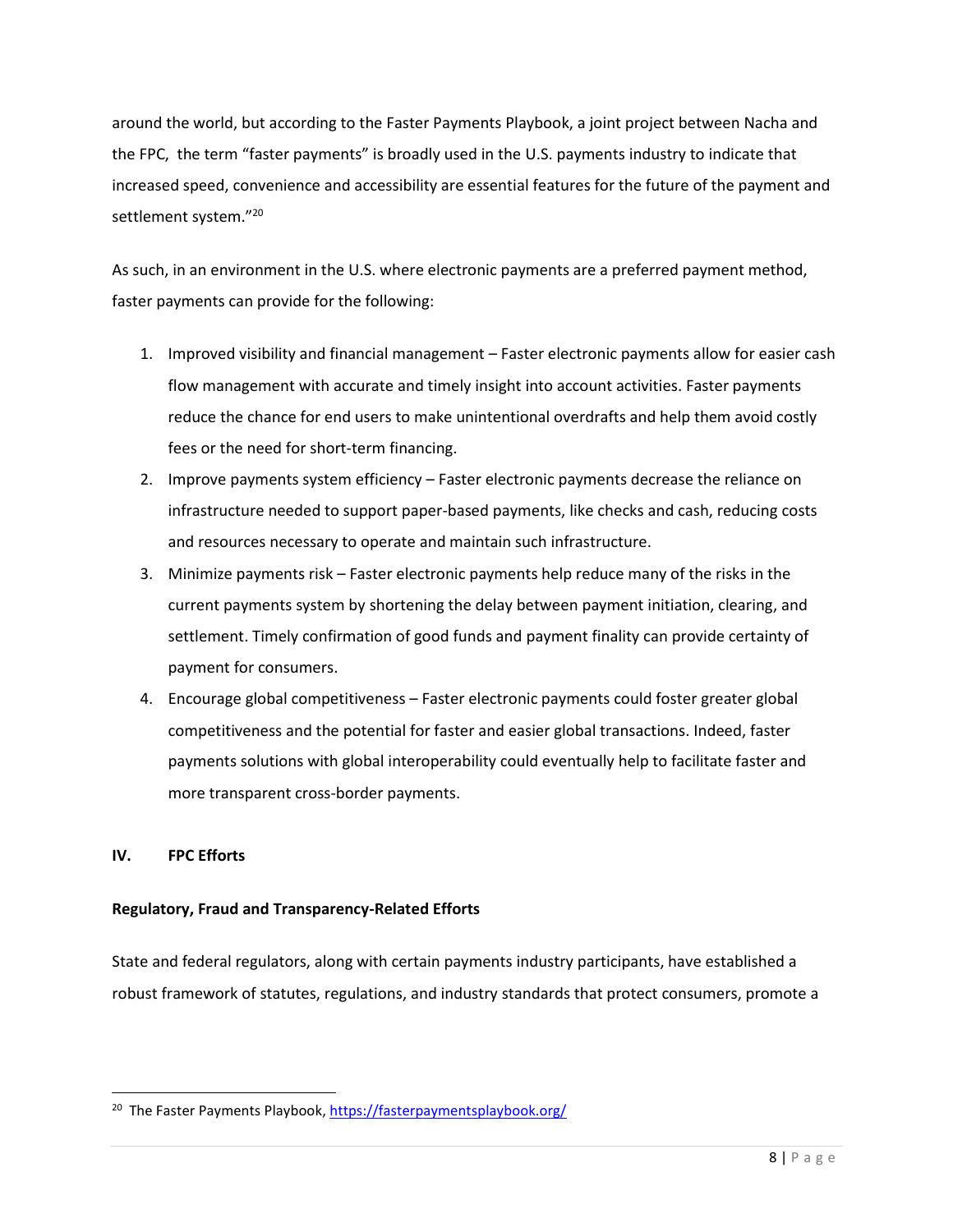reliable and consistent user experience, and help maintain a healthy, efficient, and safe financial market with respect to payments.

As FPC members collectively prepare for a U.S. payments system that enables broad adoption of faster payments solutions, the FPC has established a Regulatory Work Group to identify and analyze laws and regulations that may impact faster payments and consider options as to how to support and accelerate the adoption of faster payments. The Work Group is currently conducting a comprehensive review of laws, regulations and regulatory guidance that apply to faster payments, including UCC Article 4A, the Electronic Funds Transfer Act, the Bank Secrecy Act, FFIEC guidance, and more. These requirements are being categorized and examined so that organizations that want to incorporate faster payments into their suite of solutions can arm their legal and compliance teams with a better understanding of the regulatory landscape.

As electronic transactions become increasingly widespread, continued work to safeguard the data surrounding them remains a focus of the payments industry. Our efforts in assessing today's robust regulatory infrastructure extend to evaluating data security as well. Payments stakeholders rely on key data points to combat and reduce fraud and to safeguard transactions, and at the same time, are working diligently to ensure the robust consumer protections in place today continue to meet their customers' needs. As the payments system speeds up, the FPC's collective efforts will focus on striking that right balance, enabled by input from all facets of the industry.

In addition, to support the security of transactions, the FPC recognizes the need to exchange data related to fraud in an effort to protect the payments system from all threats, whether they be cyber threats or other fraud threats. To that end, the FPC established the Fraud Information Sharing Work Group. Today, it is working to develop a publicly accessible white paper addressing the following three areas of fraud prevention as they pertain to faster payments: 1) fraud prevention best practices, 2) fraud themes and trends, and 3) fraud prevention solutions and channels.

The FPC believes that this paper will serve as a comprehensive resource to help the industry mitigate the potential for fraud in a faster payments environment.

And we are also working diligently to ensure consumers are informed of and prepared for faster payments. The FPC's End-User Transparency Work Group recently released *Faster Payments Transparency Guidelines for Payment Services Providers*. The resource is designed to help providers of